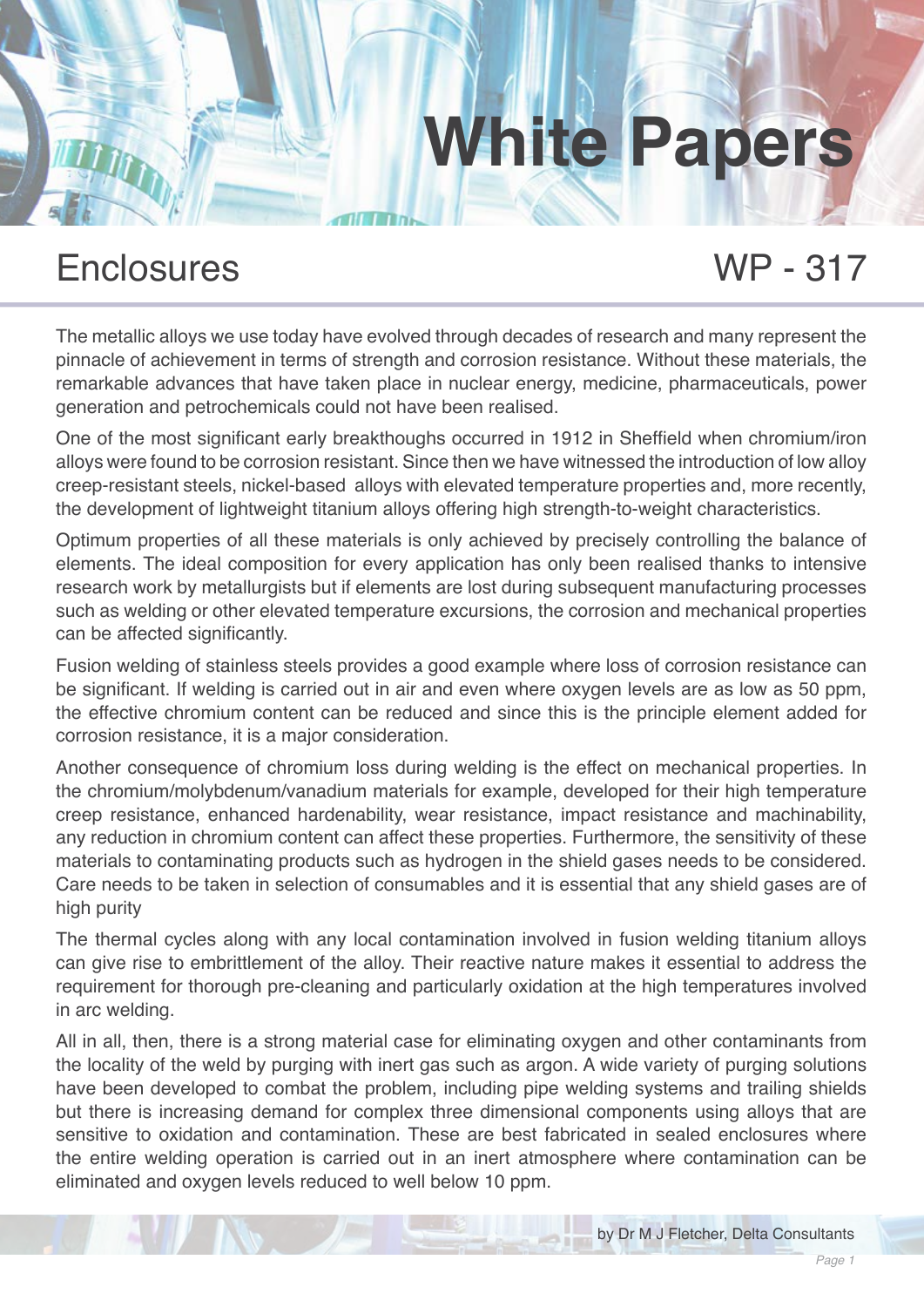Where quality and freedom from oxidation and contamination is crucial, total protection is afforded by using weld enclosures. Metal chambers and glove boxes have been in use for decades, and these are effective in providing a totally inert atmosphere during fusion welding.

Fig 1. Multi-tube junctions are difficult to protect *efectively without the use of an inert gas*  enclosure. For safety critical applications such as competitive pedal and motor cycling and in motor car racing where this type of joint is commonplace, total protection is essential.





*Fig 2. The accident involving Formula 1 racing driver Romain Grosjean at the Bahrain circuit in 2020 could have been fatal were it not for the head*  protection provided by the 'Halo' structure. This typifies an application where structural integrity is vital. Complete protection of the titanium alloy *fusion zone during welding is essential and is*  provided by using an inert gas enclosure.

Although a traditional metal glove box can provide adequate protection it has a series of limitations. These have now been addressed successfully with currently available flexible alternatives.

- There is a major cost difference. Typically, metal enclosures cost ten times more than flexible alternatives, size for size. As the size increases, this ratio increases.
- The difference in weight means shipment and movement is much easier typically a metal enclosure weighs significantly more than of a flexible alternative.
- Flexible enclosures can be deflated and stored when not required. Without inflation a 1.25 metre diameter model occupies a mere 0.2 cubic metres and weighs only 8 kg.
- Manufacturing times for metal glove boxes can be very lengthy, extending into weeks. Some flexible enclosures are available from stock: bespoke versions can be produced in less than 8 weeks.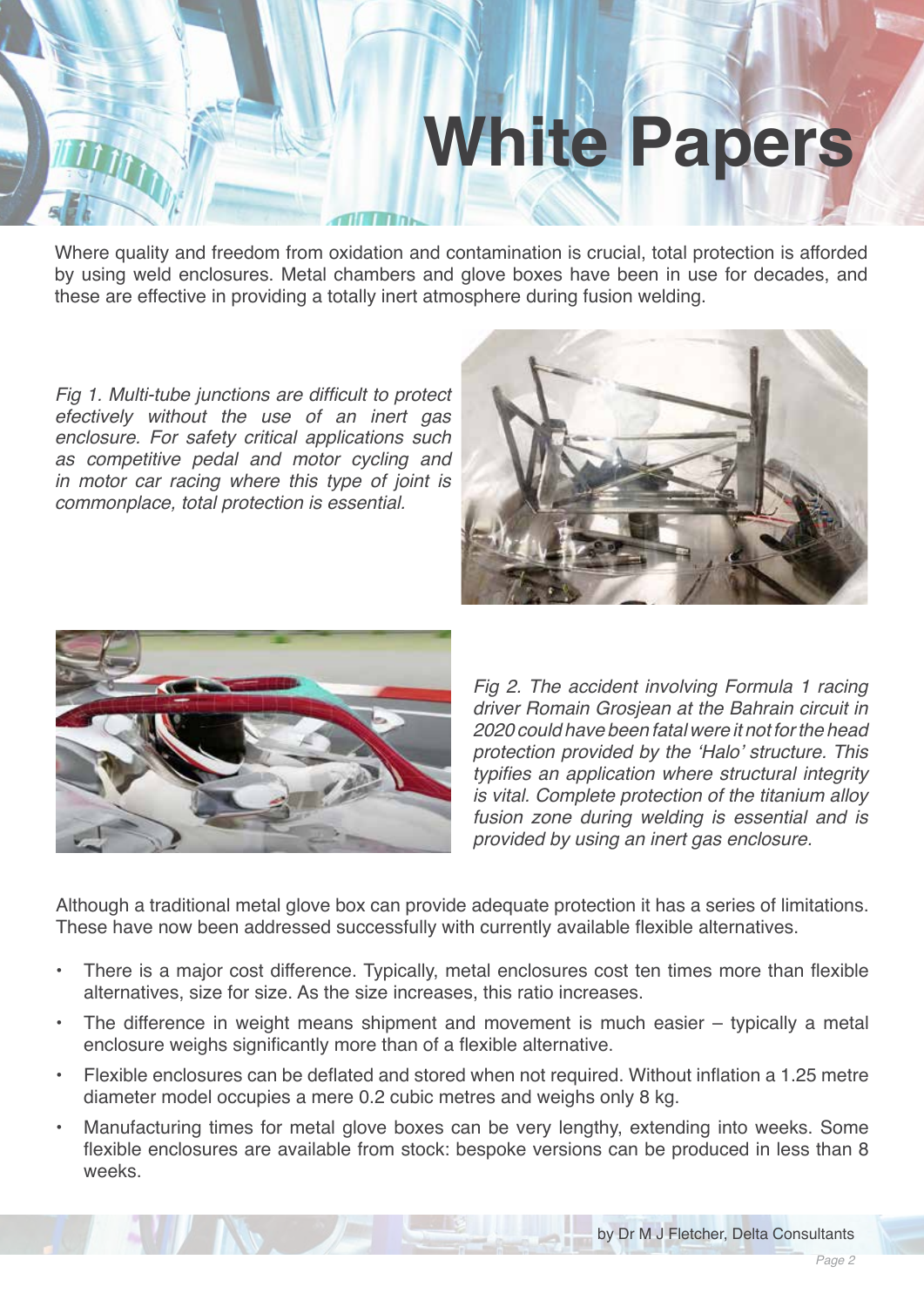• There are no sharp corners in flexible enclosures and consequently no likelyhood of trapping air pockets.

*Fig. 3. Flexible Welding Enclosure® showing*  excellent access and all-round visibility coupled *with low weight.* 





*Fig. 4. Conventional metal glove box offers limited visibility and access. Manoeuvrability whilst welding is restricted.* 

There have been considerable advances in enclosure development since the concept was introduced over two decades ago. For example, Huntingdon Fusion Techniques in the UK has spearheaded a drive to design systems specifically for the welding industry. The company has been at the forefront in developing these enclosures and has exploited the opportunities offered by advanced engineering polymers.

These innovative products offer significant attractions over metal glove box alternatives; a significant reduction in cost, very small floor footprint and availability of a very wide range of sizes. The HFT® product has rapidly become the preferred alternative enclosure globally. The flexible option has played a significant part in 3-D production and additive manufacture using arc welding is now being undertaken with CNC or robot systems, together with welding plant, all accommodated inside enclosures, some the size of small rooms.

A commercial spin-off from Cranfield University in the UK uses flexible enclosures to produce aerospace parts with the Wire Arc Additive Manufacturing (WAAM) process.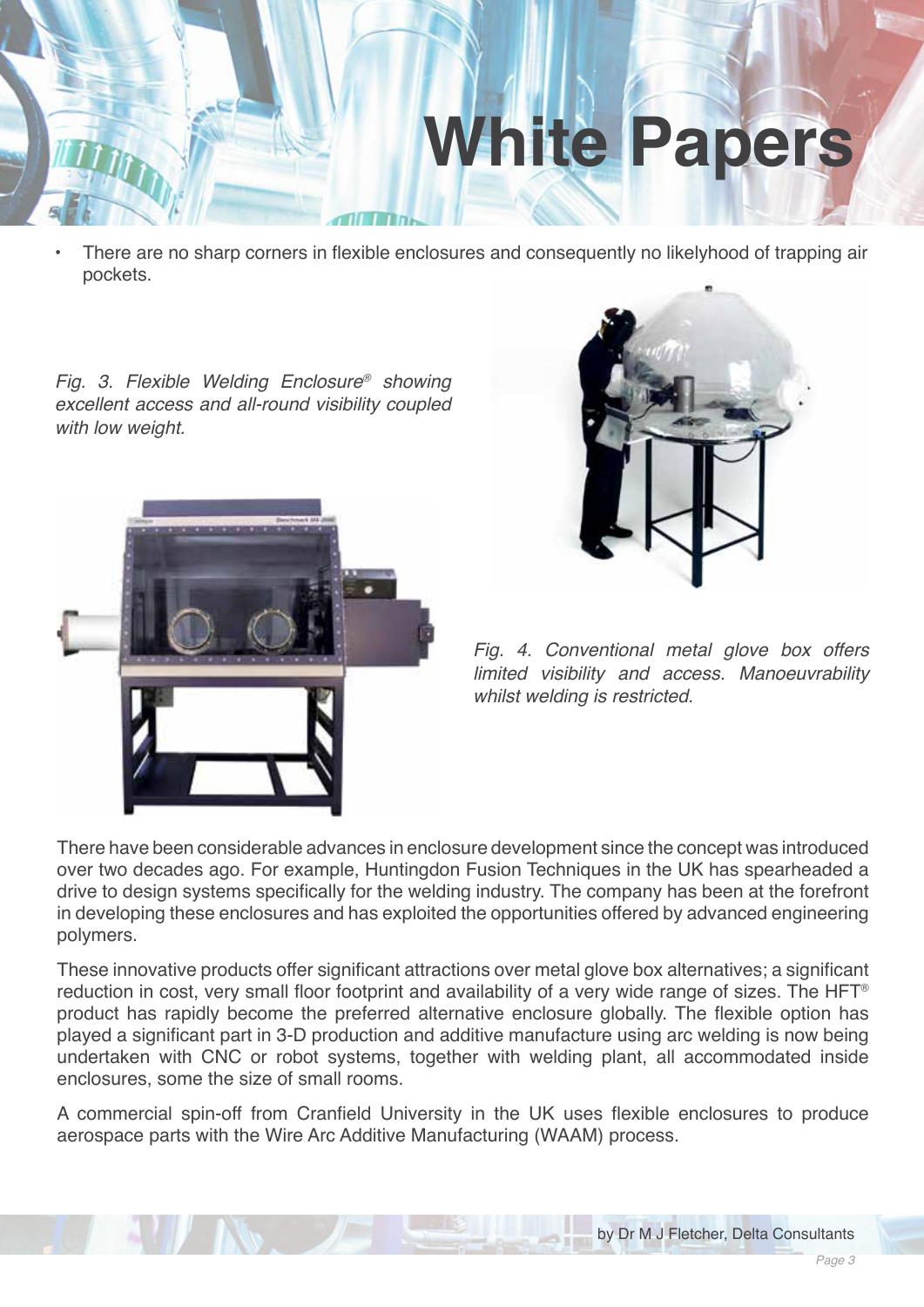#### **Technical Specification of Flexible Enclosures**

A combination of translucent pvc material and optically clear sheet is used depending on the viewing requirements of the customer. Ultra-violet stabilized engineering polymers are used throughout during manufacture. Material thickness is nominally 0.5 mm (480 microns).

Principle large access zips are fitted and additional entry points can be provided for operators' gloves. A service panel incorporates access ports for welding torches and for electrical leads. A purge gas entry port and an exhaust valve to vent displaced gas to atmosphere are incorporated into each enclosure.

#### **Large Viewing Area**

Large sections can be manufactured using optically transparent engineering polymers. This offers the opportunity for use by several operators at the same time – ideal for training purposes.

#### **Multiple Access Points**

Systems can be manufactured with numerous glove ports and gas/electrical entries. Large leak-tight zips afford easy access for components.



*Fig. 5. Multi-access enclosure manufactured to allow for several smaller fabrications to be*  welded in the same gas cycle. Alternatively, it *can also be used for a single large item requiring*  access to several joints. Simultaneous multiple *training can be undertaken.*

#### **Monitoring the purge gas oxygen content**

The fact that even very small amounts of oxygen in the purge gas can cause discolouration around the weld underbead makes it desirable that sensitive instruments be employed to measure residual oxygen.

Two essential characteristics of a suitable instrument are that it must have an adequate measuring range and it must sample the gas for oxygen content inside the purge volume.

Although many commercial monitoring systems are available these are generally not sensitive enough to meet the requirements for quality welding of alloys such as some stainless steels and most titanium alloys where the presence of oxygen levels as low as 20 ppm are essential if loss of corrosion resistance and reduction in mechanical properties are to be avoided.